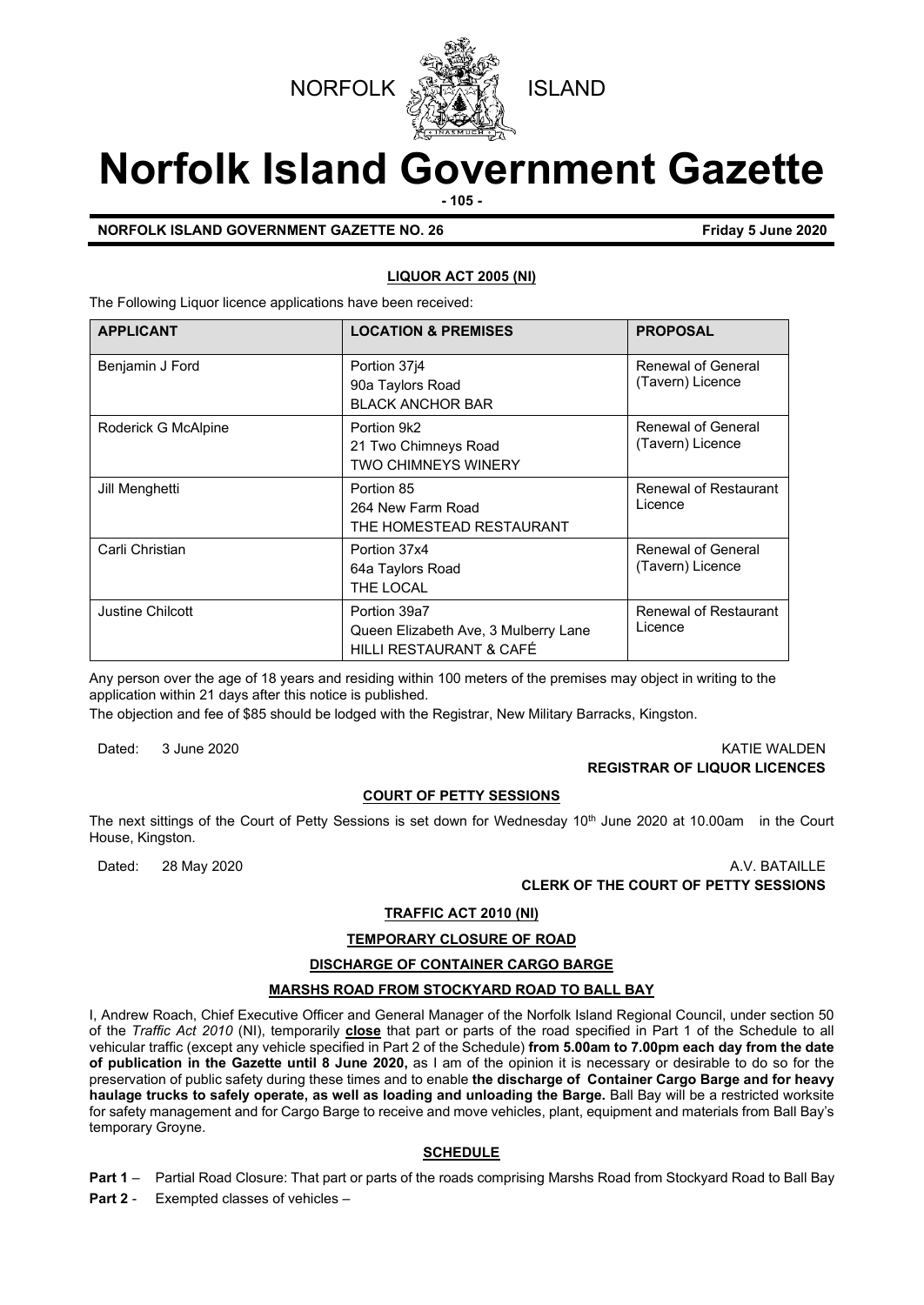- (a) Vehicles and plant authorised by the General Manager of the Norfolk Island Regional Council or delegate thereof for delivery of goods or services;
- (b) Council vehicles and plant involved on official business;
- (c) Police, ambulance, fire services and emergency vehicles on official business;
- (d) Vehicles authorised by OIC Police or delegate thereof;
- (e) Fuel and Gas supply vehicles

Dated: 28 May 2020 ANDREW ROACH **CHIEF EXECUTIVE OFFICER**

#### **PLANNING ACT 2002 (NI) – SUBSECTION 43(1) NOTICE**

#### **DEVELOPMENT APPLICATIONS**

| <b>Development Application No.:</b> | DA.BA 14/2020                                                                                                                    |
|-------------------------------------|----------------------------------------------------------------------------------------------------------------------------------|
| Applicant:                          | P C Buffett                                                                                                                      |
|                                     | PO Box 485, NORFOLK ISLAND 2899,                                                                                                 |
| Location:                           | Portion 58q9, 22 Douglas Drive and Portion 58q4, 24 Douglas Drive                                                                |
| Proposed Development:               | Change of use to add Food Premise and Shop as additional permitted uses at<br>premises and Two Flush Wall Advertising Structures |
| Zone:                               | Light Industrial                                                                                                                 |
| Category:                           | Permissible (with consent)                                                                                                       |

#### **Public Exhibition**

This Development Application may be inspected, during business hours, at the Planning Office at the Norfolk Island Regional Council, New Military Barracks, Kingston; and also at the Norfolk Island Regional Council website <http://www.norfolkisland.gov.nf/your-council/council-documents/documents-public-exhibition>

#### **Submission**

Any person may, during the period between Monday 1 June 2020 and Monday 15 June 2020, make written submissions to the General Manager about this Development Application. All submissions must state the relevant Development Application number. All submissions must be signed by at least one person making the submission. If a submission objects to the proposed development, the grounds for objections must be specified in the submission.

#### **Reviewable decisions**

Decisions made on this Development Application under the *Planning Act 2002 (NI)* are reviewable decisions within the meaning of subsection 78(1) of the Act.

Dated: 27 May 2020 JODIE BROWN **Senior Strategic Planner** 

#### **TRAFFIC ACT 2010 (NI)**

#### **TEMPORARY CLOSURE OF ROAD FOR ROAD WORKS**

#### **CULVERT REPLACEMENT & REPAIR**

#### **NEW CASCADE ROAD – BETWEEN TAYLORS ROAD AND HARPERS ROAD**

I, Andrew Roach, Chief Executive Officer and General Manager of the Norfolk Island Regional Council, under section 50 of the *Traffic Act 2010*, **close** that part or parts of the road specified in Part 1 of the Schedule to all vehicular traffic (except any vehicle specified in Part 2 of the Schedule) for and during the period **8.00 am to 4.00 pm on and from Monday 1 June 2020 through to Monday 31 August 2020** as necessary for public safety purposes and as I am of the opinion it is necessary or desirable to do so in order to carry out **CULVERT REPLACEMENT AND REPAIR AT CULVERTS 2, 4 & 6**.

#### **SCHEDULE**

**Part 1** – Partial Road Closure: That part of New Cascade Road, from Portion 26h to Portion 27b3 between Taylors Road and Harpers Road, for the purpose of culvert/pipe replacement and repair as shown on the attached plan and map. The start and end of the road works site to be as officially signposted by the Council or as directed by Council workers at the works site or as directed by police from time to time during the period which from time to time may be a closure of all of the road or a closure of only a part of the road or a closure of one or more carriageways of New Cascade Road as needed for the culvert works.

**Part 2** - Exempted classes of vehicles –

- a) Vehicles and plant authorised by the Interim General Manager of the Norfolk Island Regional Council or delegate thereof for delivery of goods or services;
- b) Council vehicles and plant involved on official business;
- c) Police, ambulance, fire services and emergency vehicles on official business;
- d) Vehicles authorised by OIC Police or delegate thereof.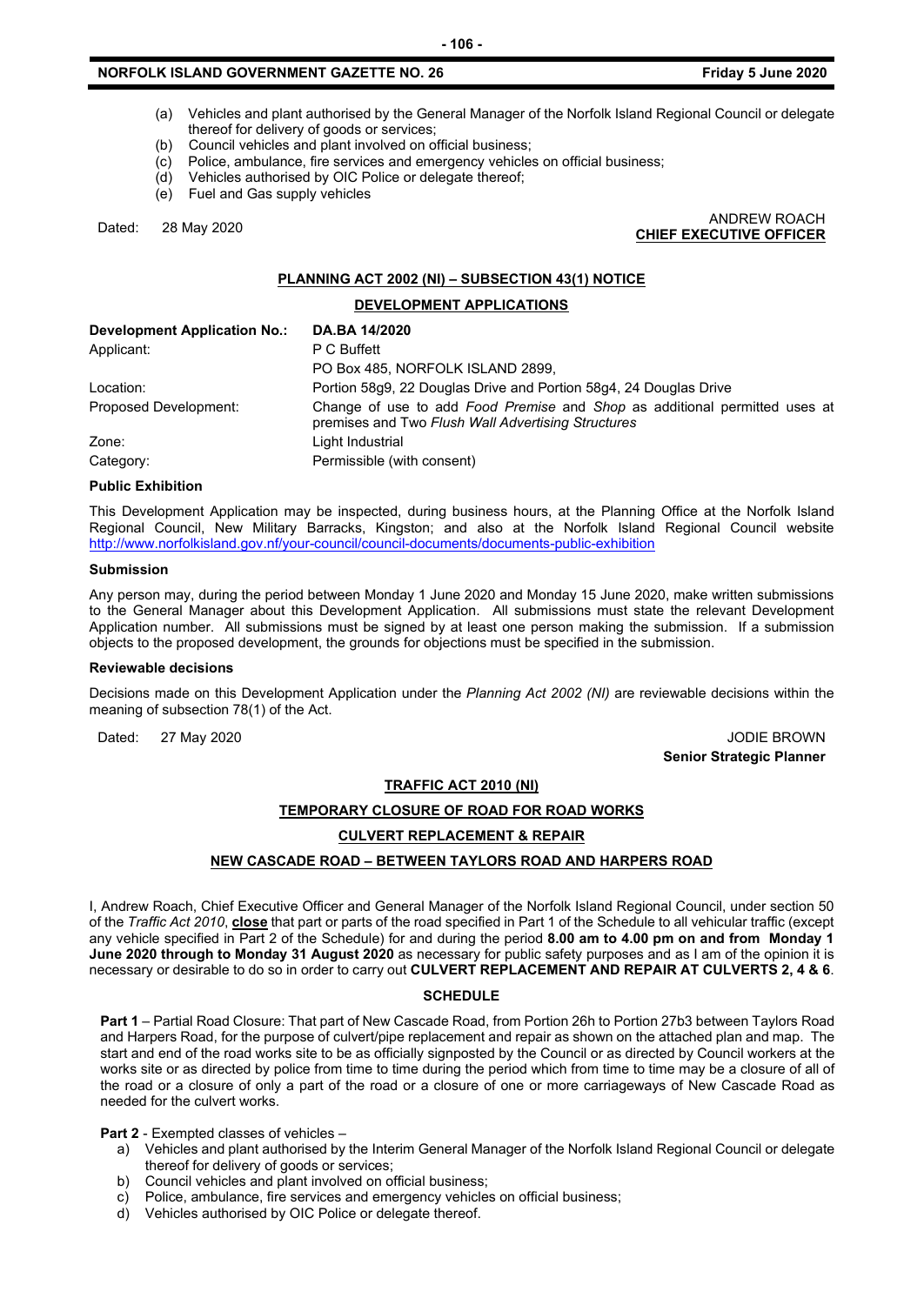

Dated: 26 May 2020 ANDREW ROACH **CHIEF EXECUTIVE OFFICER**

#### **TRAFFIC ACT 2010 (NI)**

#### **CLOSURE OF ROAD ON MONDAY 8 JUNE 2020**

I, Andrew Roach, Chief Executive Officer and General Manager of the Norfolk Island Regional Council; under section 50 of the *Traffic Act 2010*, close that part of the road specified in Part 1 of the Schedule to all vehicular traffic (except for classes of vehicles specified in Part 2 of the Schedule) for the period **9.00 am to 11.00 am on Monday 8 June 2020** as in my opinion it is necessary or desirable to do so for the purpose of enabling a public function to be held on or in the vicinity of the road, namely for the BOUNTY DAY COMMITTEE to conduct the **BOUNTY DAY PARADE** and for public safety purposes.

#### **SCHEDULE**

- **Part 1** -Road closure: The western end of Bay Street at intersection with Pier Street blocked when the parade/spectators are congregating; Pier Street, Quality Row onto Driver Christian Road (up to Bloody Bridge) blocked for the movement of the parade.
- Part 2—Exempted vehicle: One bus and one truck with elderly people allowed to drive through road closure, to lead the parade; police and emergency services vehicles and official vehicles.

#### Dated: 25 May 2020 ANDREW ROACH **CHIEF EXECUTIVE OFFICER**

#### **PLANNING ACT 2002 (NI) – SECTION 48 NOTICE**

The following Development Application for permissible (with consent) use or development of land has been determined under the *Planning Act 2002 (NI).*

| DA<br><b>Numb</b><br>er | Applicant      | Location             | Proposed use and/or<br>development | <b>Decision</b>        |
|-------------------------|----------------|----------------------|------------------------------------|------------------------|
| DA                      | J E Elliott.   | Por: 35f3 Ferny Lane | Pole or freestanding               | Approved, 11 May 2020, |
| 1/202                   | PO Box 605.    | NORFOLK ISLAND       | advertising structure              | subject to conditions. |
|                         | NORFOLK ISLAND |                      |                                    |                        |

**Public Inspection**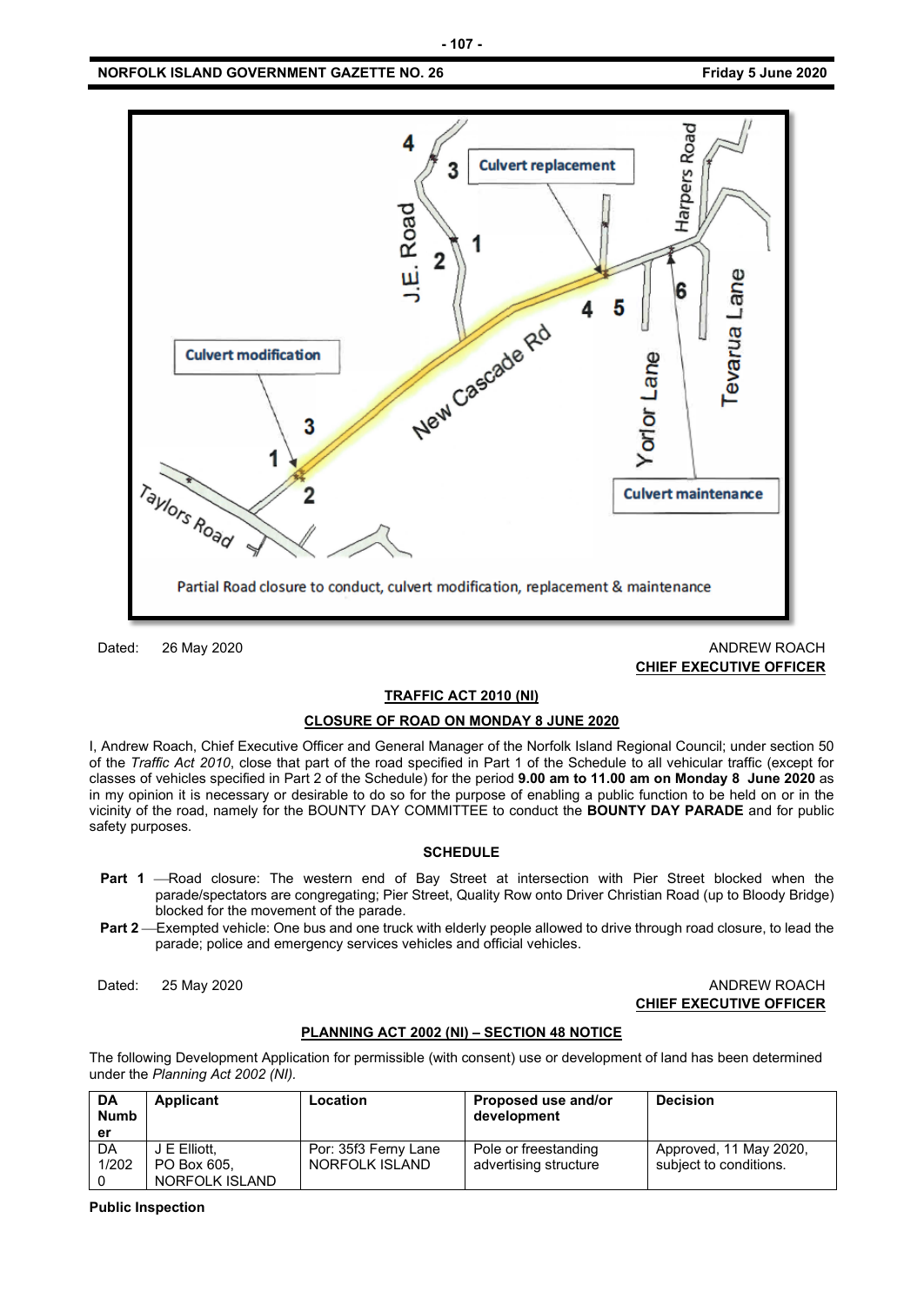The Notice of Decision and accompanying documents may be inspected, free of charge, during business hours at the Planning Office of the Norfolk Island Regional Council, New Military Barracks, Kingston.

#### **Reviewable Decisions**

Decisions made in relation to development applications are reviewable decisions within the meaning of subsection 78(1) of the *Planning Act 2002 (NI).* The applicant or any person who made a written public submission about the development application has the right to apply to the Administrative Review Tribunal or the Administrative Appeals Tribunal for review of a decision on a development application. An application for a review must be lodged within 28 days of the date the decision was given.

Dated: 12 May 2020 JODIE BROWN **SENIOR STRATEGIC PLANNER** 

### **DISASTER AND EMERGENCY MANAGEMENT ACT 2001 (NI) DECLARATION OF STATE OF DISASTER OR EMERGENCY**

#### **Section 9: Disaster and Emergency Management Act 2001 (NI)**

I, Eric Hutchinson, Administrator of Norfolk Island, acting on the advice of the EMNIC Chair, hereby declare that at 16:15 Hrs on this 16<sup>th</sup> day of the month of March in the year 2020.

A state of **EMERGENCY** exists, in respect of so much of the Territory of Norfolk Island as is in my opinion, is affected or likely to be affected by the Emergency.

That area being The Whole of the Territory of Norfolk Island.

This Declaration remains in force for a period of 72 hours and will expire on  $18<sup>th</sup>$  March at 16:15 Hrs.

Dated: 16 March 2020 **ERIC HUTCHINSON ADMINISTRATOR**

#### **EXTENSION RENEWAL OF DECLARATION**

This declaration has been extended upon recommendation by the EMNIC Chair on for a period of 28 days.

And will expire on 15<sup>th</sup> April 2020 at 16:15 Hrs.

Dated: 16 March 2020 **ERIC HUTCHINSON** 

**ADMINISTRATOR**

**ADMINISTRATOR**

# **DISASTER AND EMERGENCY MANAGEMENT ACT 2001 (NI)**

#### **EXTENSION OF DECLARATION OF STATE OF EMERGENCY**

I Eric Hutchinson, Administrator of Norfolk Island and delegate of the Minister under Section 5 of, and item 1.27 of the Schedule to, the *Minister's Norfolk Island Delegation Instrument 2019*:

**PURSUANT** to Section 9 of the *Disaster and Emergency Management Act 2001* (NI) [the Act] and acting on the advice of the Controller;

**EXTEND** the declaration of emergency made under section 9 of the Act at 16:15 Hrs on Monday 16 March 2020, for the whole of the Territory of Norfolk Island, until 16:15 hr on Tuesday 30 June 2020.

Dated: 26 March 2020<br>Dated: 26 March 2020

#### **TRAFFIC ACT 2010 (NI)**

# **TEMPORARY CLOSURE OF ROAD - MOVEMENT OF WIDE AND HEAVY VEHICLES**

#### **MARSHS ROAD FROM STOCKYARD ROAD TO BALL BAY**

I, Andrew Roach, Chief Executive Officer and General Manager of the Norfolk Island Regional Council, under section 50 of the *Traffic Act 2010* (NI), temporarily **close** that part or parts of the road specified in Part 1 of the Schedule to all vehicular traffic (except any vehicle specified in Part 2 of the Schedule) **for a 24 hr period each day from the date of publication in the Gazette to 6.00am on 30 September 2020** as I am of the opinion it is necessary or desirable to do so for public safety purposes and to enable Boral Resources QLD Pty Limited to receive and move vehicles, plant, equipment and materials from Ball Bay's temporary Groyne involving the operation of wide and heavy vehicles and for related purposes.

#### **SCHEDULE**

- **Part 1** Partial Road Closure: That part or parts of the roads comprising Marsh's Road from Stockyard Road to Ball Bay
- **Part 2** Exempted classes of vehicles
	- (f) Vehicles and plant authorised by the General Manager of the Norfolk Island Regional Council or delegate thereof for delivery of goods or services;